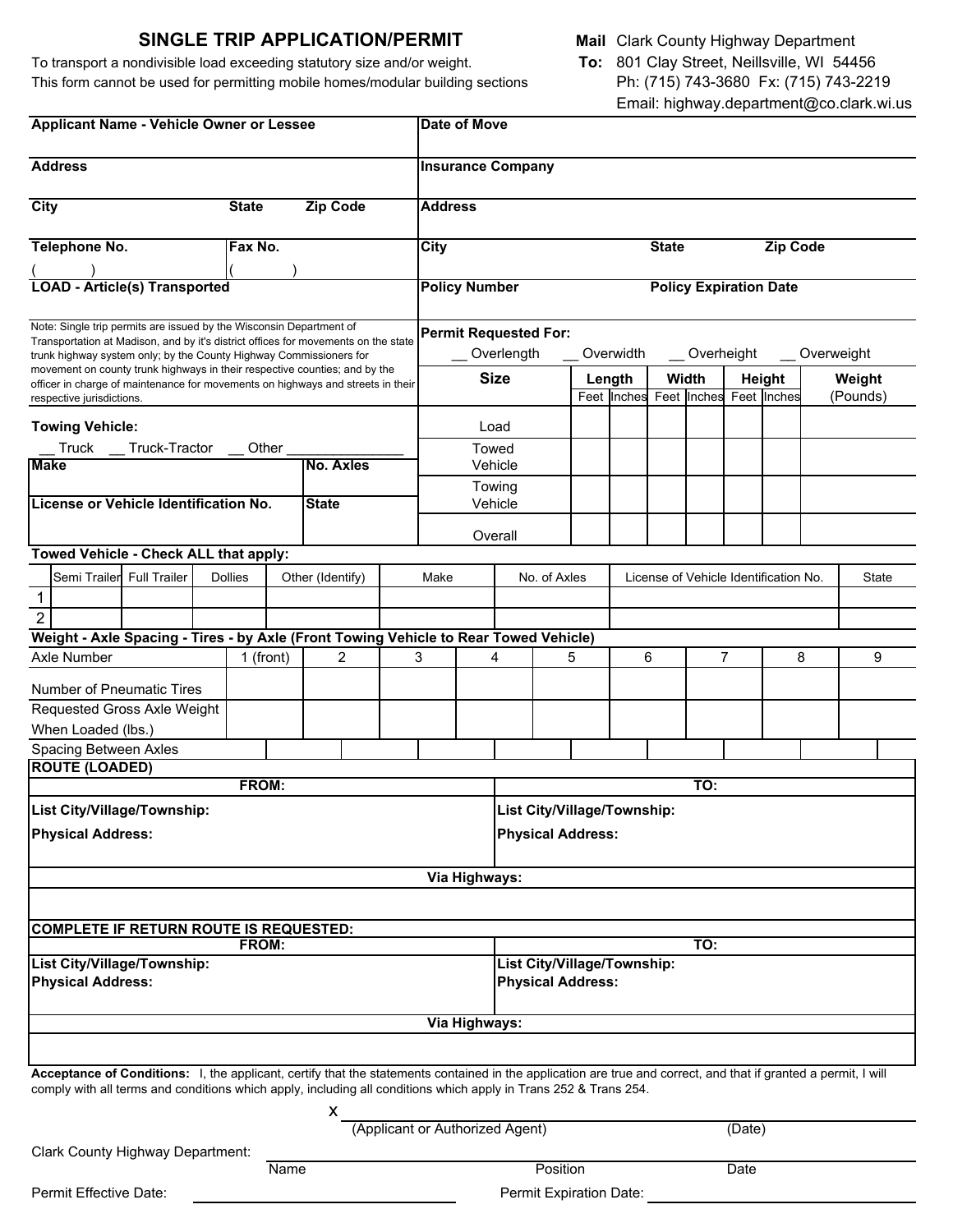## **Chapter Trans 252**

### **ESCORT VEHICLES**

|                           | Trans 252.01 Authority, purpose and scope. | Trans 252.04 Operator qualifications and duties. |
|---------------------------|--------------------------------------------|--------------------------------------------------|
| Trans 252.02 Definitions. |                                            | Trans 252.05 Vehicle and equipment requirements. |
|                           | Trans 252.03 General conditions.           | Trans 252.06 Police escorts exempted.            |

**Trans 252.01 Authority, purpose and scope. (1)** This chapter is adopted pursuant to the authority of the department under s. 348.25 (3), Stats.

**(2)** The purpose of this chapter is to interpret and implement s. 348.25 (3), Stats., by establishing the general policies which apply to escort vehicles.

**(3)** This chapter applies to the operation of escort vehicles required as a condition for operation under a permit issued under the authority of ss. 348.25 to 348.27, Stats., specifically including the applicable provisions of chs. Trans 230 and 250 to 275.

**History:** Cr. Register, June, 1989, No. 402, eff. 7–1–89; correction in (3) made under s. 13.93 (2m) (b) 7., Stats., Register, August, 1996, No. 488.

**Trans 252.02 Definitions.** Unless otherwise stated, the definitions of words and phrases in ss. 340.01 and 348.01(2), Stats., and s. Trans 250.02 apply to this chapter.

**History:** Cr. Register, June, 1989, No. 402, eff. 7–1–89; am (2), r. (3), Register, July, 1991, No. 427, eff. 8–1–91; **r. and recr. Register, February, 2000, No. 530, eff. 3–1–00**.

**Trans 252.03 General conditions. (1)** The department or local authority issuing a permit may require the use of an escort vehicle, or escort vehicles, as a condition of operation under any oversize or overweight permit.

**(2)** When required by the terms of a permit, the permittee shall secure escort by a uniformed police officer using a marked squad car, and shall pay all charges therefor. A permittee may at his or her option utilize a police escort in lieu of an escort vehicle and shall pay the charges therefor.

**(3)** One or more escort vehicles, including police escort vehicles, may be required by the permit issuing authority to accompany the oversize or overweight vehicle or load for unusual conditions such as extremely winding or hilly roads or where traffic is very heavy or when the permitted vehicle or load is unusually wide.

**(4)** A separate escort shall be provided for each load being transported.

**History:** (2), (3) and (4) renum. from Hy 30.02 (5) (q), (r) and (o) and am. (2) and (3), cr. (1), Register, June, 1989, No. 402, eff. 7–1–89.

**Trans 252.04 Operator qualifications and duties. (1)** An escort vehicle shall be checked by the escort operator before each escort assignment to make sure that it is in safe operating condition.

**(2)** No person may operate an escort vehicle unless the person is at least 18 years of age and has in his or her immediate possession an operator's license issued to the escort vehicle operator and valid in Wisconsin.

**(3)** (a) Before movement of the oversize or overweight vehicle or load begins, the escort operator shall read the permit which authorizes the movement and any and all conditions imposed by the permitting authority for operation under the permit, including but not limited to, specific routes to be followed, the speed of movement, or the times of day during which the movement is permitted or restricted.

(b) The escort operator shall observe all conditions imposed on operation under the permit.

**(4)** The escort vehicle headlamps shall be lighted in the low beam position and the warning lamps required by s. Trans 252.05 (3) shall be lighted when accompanying the movement of a vehicle operated under permit. The escort vehicle's amber warning lamps may not be operated when the vehicle is not engaged as an escort.

**(5)** When a single escort vehicle is required by the conditions of the permit and the movement is upon 2–way undivided roadways, the escort vehicle shall precede the vehicle or load being moved under a permit by a distance of at least 300 feet and sufficient to give advance warning to vehicles coming from the opposite direction. Where the road narrows because of a bridge or for any other reason, or at a sharp turn or other point of special hazard because of the weight, width or length of the vehicle or load operated under permit, the driver of the escort vehicle shall slow down or stop, as necessary, to give adequate warning to oncoming traffic, utilizing hand flagging methods as necessary with a clean, bright red or orange flag at least 18 inches square.

**(6)** When a single escort vehicle is required as a condition of the permit and the movement is upon one–way roadways, including divided highways with one or more lanes of travel in the same direction, the escort vehicle shall follow the vehicle or load being transported under permit at a distance of 300 to 500 feet with its required warning lamps and sign visible from the rear.

**(7)** When more than one escort vehicle is used or required as a condition of the permit, then one escort shall precede the permitted vehicle as required in sub. (5) and one escort shall follow the permitted vehicle as required in sub. (6) regardless of the type of highway.

**History:** (1), (2) and (5) renum. from Hy 30.02 (5) (p), (l), and (h) and am. (2) and (5), cr. (3), cf. (5), cf. egiser, June, 1989, No. 402, eff.  $7-1-89$ ; am. (2), Registralian (5), Register, July, 1991, No. 427, eff. **7., Stats., Register, February, 2000, No. 530**.

**Trans 252.05 Vehicle and equipment requirements. (1)** VEHICLE. An escort vehicle shall be a Type 1 automobile or a single–unit motor truck of not more than 16,000 pounds actual gross vehicle weight, gross vehicle weight rating or registered weight. The escort vehicle shall be so designed as to afford its driver a clear and unobstructed view to the front, rear, right and left. Unobstructed view to the rear may be provided by outside mirrors on both sides of the vehicle.

**Note:** The escort vehicle sign may not exceed "overhang" limitations specified in s. 348.09, Stats., which states:

*348.09 Projecting loads on side of vehicles. (1) No person, without a permit therefor, shall operate on a highway any motor vehicle, trailer or semitrailer carrying any load extending beyond the fender line on the left side or extending more than 6 inches beyond the fender line on the right side of the vehicle. In the case of motor trucks, "fender line" means the outermost limits of the rear fenders, flare boards or floor of the body, whichever projects outward the farthest.*

*(2) This section applies even though the total width of the vehicle and load does not exceed the maximum permitted under s. 348.05.*

**(2)** OVERSIZE LOAD SIGN. A vehicle escorting an oversize vehicle shall have an "OVERSIZE LOAD" sign mounted above the roof of the escort vehicle and above any equipment mounted on the vehicle which would obscure an approaching driver's clear view of the sign. The lettering on the sign shall be 10 inches high in black on a solid yellow or amber background and may not have a stroke width of less than one and one–half inches. The visible surface of the sign may not be less than 5 feet wide and 12 inches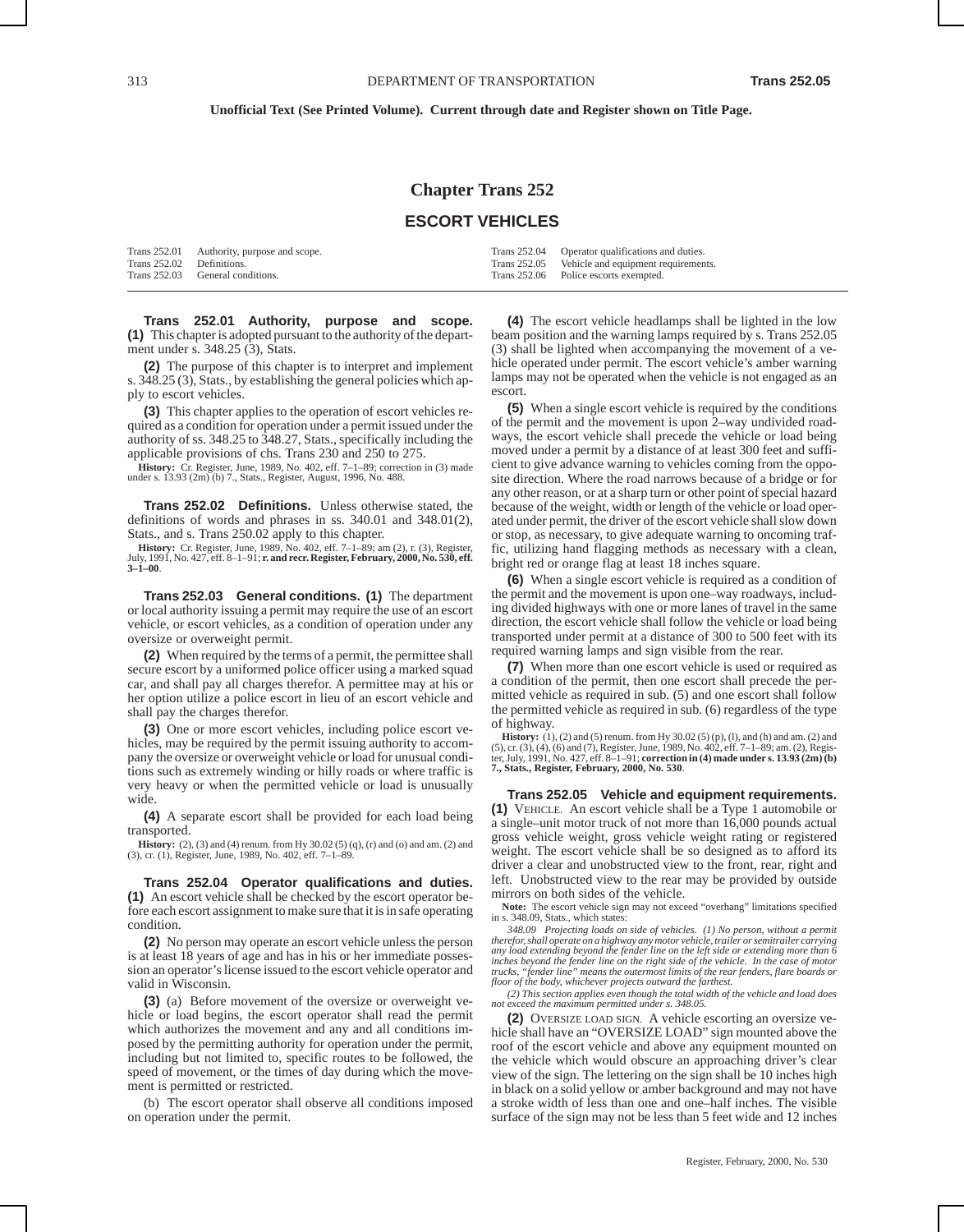high. The sign shall be visible to traffic approaching from the front of an escort vehicle preceding a load. In the case of an escort vehicle operating to the rear of the load being transported, the sign shall be visible to traffic approaching from the rear. No sign message may be displayed to traffic when the escort vehicle is not escorting an oversize load.

**(3)** WARNING LAMPS. (a) An escort vehicle shall be equipped with at least 2 amber warning lamps mounted on or above the vehicle roof. A warning lamp includes a single or multiple pulse strobe light. Each such warning lamp shall flash, pulse or rotate between 30 and 120 times per minute. The multiple flash effect shall be counted as a single flash. Each such warning lamp shall have sufficient intensity to be clearly visible and attention–attracting at a distance of 500 feet, under all conditions when the oversize or overweight vehicle or load is on the highway, except when visibility of the lamp is temporarily obstructed by a hill crest, a curve or an object such as another vehicle.

(b) The amber warning lamps shall be mounted at the same lev-(b) The amoet warming namps share of mounted at the same revel, shall be separated laterally as much as possible, shall be visible all around, or 360 $^{\circ}$ , and shall flash, pulse or rotate.

**(4)** RADIO. The department or local authority issuing an oversize or overweight permit may require that each escort vehicle be equipped with a radio transceiver, maintained in good working order, with which each escort vehicle operator can communicate with the other escorts and the operator of the vehicle being operated under permit. When radio equipment is required, the authority issuing the permit shall state the requirement on the oversize or overweight permit.

**History:** (1) to (3) renum. from Hy 30.02 (5) (i), (m) and (h) and am., cr. (4) and (5), Register, June, 1989, No. 402, eff. 7–1–89; **am. (1), r. (2), renum. (3) to (5) to be (2) to (4) and am. (2) and (3), Register, February, 2000, No. 530, eff. 3–1–00**.

**Trans 252.06 Police escorts exempted. (1)** An escort vehicle which is a marked police squad car is exempt from the vehicle, flag and sign requirements of s. Trans 252.05 (1) and (2). Normal police red or blue emergency lights shall be deemed to satisfy the warning lamps requirement of s. Trans 252.05 (3).

**(2)** The police officer operating a police escort vehicle is exempt from s. Trans 252.04 (2). Compliance with s. Trans 252.04  $(1)$ ,  $(4)$ ,  $(5)$ ,  $(6)$  and  $(7)$  shall be at the discretion of the officer. **History:** Cr. Register, June, 1989, No. 402, eff. 7–1–89**; corrections in (1) made under s. 13.93 (2m) (b) 7., Stats., Register, February, 2000, No. 530**.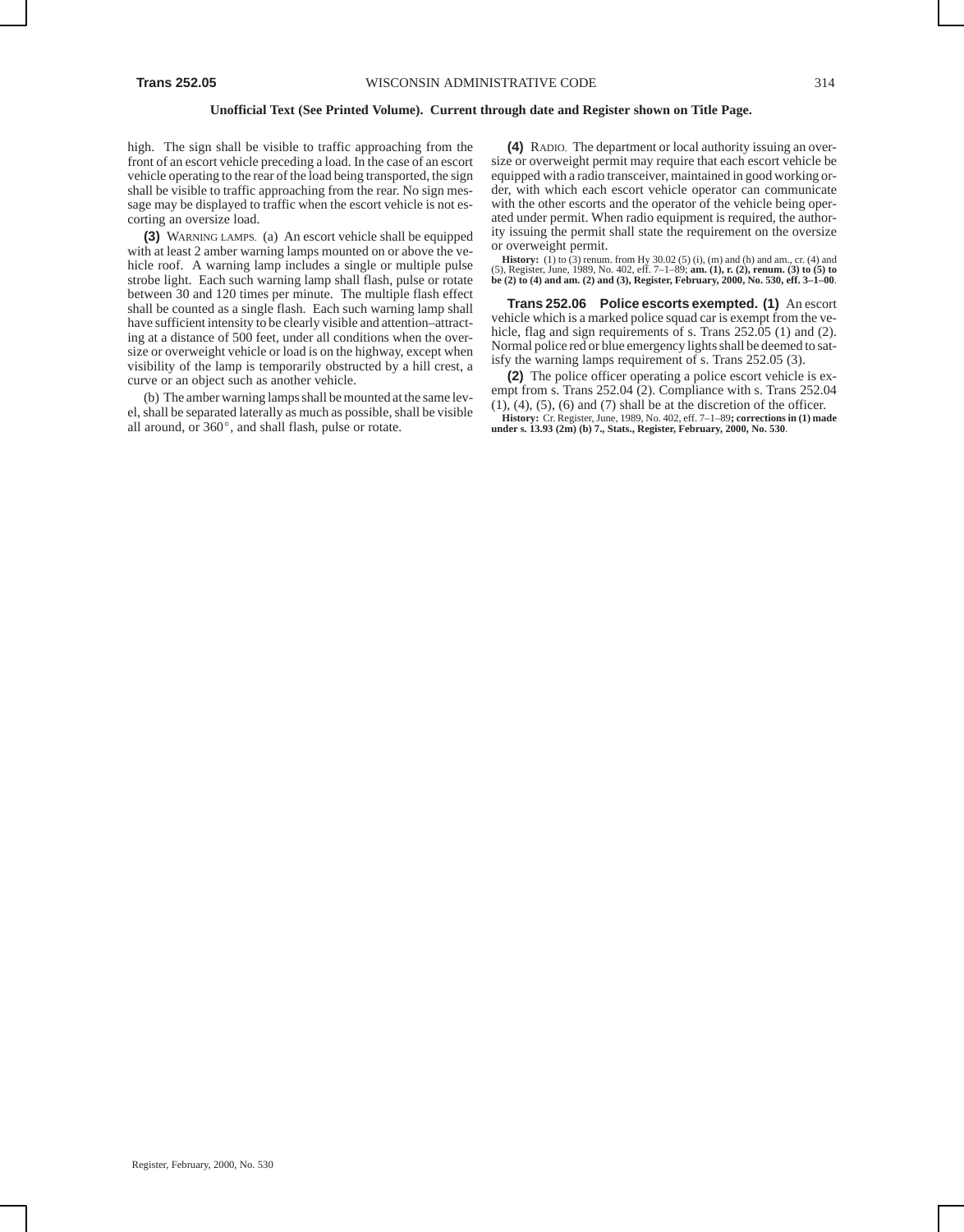### **Chapter Trans 254**

### **SINGLE TRIP PERMITS FOR OVERSIZE OR OVERWEIGHT VEHICLES OR LOADS**

| Trans 254.01 | Purpose.                                      | <b>Trans 254.10</b> | Equipment requirements.                     |
|--------------|-----------------------------------------------|---------------------|---------------------------------------------|
| Trans 254.02 | Definitions.                                  | <b>Trans 254.11</b> | Times of operation.                         |
| Trans 254.03 | Permit application.                           | <b>Trans 254.12</b> | Route limitations.                          |
| Trans 254.04 | Permit amendments.                            | Trans 254.13        | Power unit change.                          |
| Trans 254.05 | Eligibility.                                  | <b>Trans 254.14</b> | Insurance and liability conditions.         |
| Trans 254.06 | Validity.                                     | <b>Trans 254.15</b> | General conditions and requirements.        |
| Trans 254.07 | Registration requirements.                    | Trans 254.16        | Special conditions.                         |
| Trans 254.08 | Driver and operating requirements.            | Trans 254.17        | Denial, suspension or revocation of permit. |
| Trans 254.09 | Maximum size, weight and loading limitations. |                     |                                             |
|              |                                               |                     |                                             |

**Trans 254.01 Purpose.** The purpose of this chapter is to establish standards and procedures for the issuance of single trip oversize or overweight permits, pursuant to s. 348.26 (2), Stats. **History:** Cr. Register, December, 1990, No. 420, eff. 1−1−91.

**Trans 254.02 Definitions. (1)** Unless otherwise stated, the definitions of words and phrases in ss. 340.01 and 348.01 (2), Stats., and s. Trans 250.02 apply to this chapter.

**(2)** As used in this chapter:

(a) "Issuing authority" means the department of transportation or the officer in charge of maintenance of local highways.

Note: The officer in charge of maintenance of local highways varies from jurisdiction to jurisdiction and may include the county highway commissioner; the city, town or village engineer; and the head of a city, town, or village transportation or public works department, or other person.

(b) "Permit" means single trip oversize or overweight permits authorized under s. 348.26 (2), Stats.

**History:** Cr. Register, December, 1990, No. 420, eff. 1−1−91.

**Trans 254.03 Permit application. (1)** An application for a permit shall be submitted to an issuing authority on a form approved by the department, and in accordance with s. 348.26, Stats.

**(2)** An application for a permit for the use of a state trunk highway shall be made to the department in any of the following ways:

(a) In person, at the department's central or district offices.

(b) By mail, addressed to the department's central office.

(c) By the telephone call−in procedure, described in ch. Trans 275.

(d) By authorized permit service.

**(3)** An application for a permit for the use of a highway maintained by a local authority shall be submitted to the applicable local authority in the manner prescribed by the local authority. An application for a permit for the use of a state trunk highway within the geographical boundaries of a local authority shall be submitted to the applicable local authority in the manner prescribed by the local authority.

**Note:** Permit application procedures are in s. Trans 250.025.

**History:** Cr. Register, December, 1990, No. 420, eff. 1−1−91.

**Trans 254.04 Permit amendments. (1)** An application for an amendment to a permit shall be made to the issuing authority which issued the original permit.

**(2)** An application for an amendment may be made in the same manner as an application for an original permit.

**(3)** The request shall specify the permit number of the permit to be amended.

**(4)** A request for an extension of a permit may be made any time until the third day after the expiration date of the permit.

**(5)** An issuing authority may grant only one extension to a permit.

**(6)** Except as provided in sub. (7), a permit issued for less than 2 weeks may be extended not more than 2 weeks.

**(7)** An issuing authority may extend a permit not more than 2 additional weeks where highway or other conditions remain unchanged, or as the issuing authority deems necessary. **Note:** Limitations on the amendment of permits are in s. Trans 250.10. **History:** Cr. Register, December, 1990, No. 420, eff. 1−1−91.

**Trans 254.05 Eligibility. (1)** Any vehicle or vehicle and load to be considered as operating under a permit shall satisfy requirements for a permit under s. 348.25, Stats.

**(2)** An issuing authority may not issue a permit for mobile homes or camping trailers under this chapter.

**(3)** An issuing authority may not issue a permit for transporting loads or articles which could reasonably be divided in a manner as to allow transporting of loads or articles in 2 or more loads that are not oversize or overweight, or both.

**(4)** An issuing authority may not issue a permit to transport more than one article if the vehicle, load, or vehicle and load is overweight.

**Note:** This section prohibits, among other things, the addition of an extra boom section to a load that is transported under a permit for an overweight vehicle, load, or vehicle and load. Transporting necessary blocking for a load, or transporting the necessary blocking on an otherwise empty vehicle to and from the origin or destination of the load is not prohibited.

**(5)** An issuing authority may not issue a permit for a vehicle and load exceeding 100 feet in overall length when the rear supporting axle is at or near the rear of the load unless the rear support is separately steered.

**(6)** An issuing authority may issue a permit only for a vehicle equipped with pneumatic tires.

**(7)** The issuance of a permit is not a guarantee of the sufficiency of any highway or structure for the transporting of the vehicle, load, or vehicle and load.

**(8)** A permit may not authorize the operation of more than 2 vehicles in combination.

**Note:** This does not prohibit the use of dollies to support or assist in supporting one or both ends of a trailer.

**(9)** A permit may authorize the operation of vehicle combinations consisting of a truck−tractor and semi−trailer with an earth− mover being transported with its power unit resting on the bed of a semi−trailer and its single rear axle trailing on the roadway behind the semi−trailer, in which case the gross weight of the rear axle of the earth mover may not exceed 35,000 pounds.

**History:** Cr. Register, December, 1990, No. 420, eff. 1−1−91.

**Trans 254.06 Validity. (1)** A permit is valid only for the vehicle described in the application and permit.

**(2)** An issuing authority may suspend a permit, or any of its conditions, because of seasonal highway conditions.

**Note:** Examples of seasonal highway conditions include spring thaw, flooding and traffic congestion.

**(3)** No condition of a permit may modify any law or regulation limiting loads because of local conditions, including load limits on bridges and highways, seasonal weight restrictions, or load limits imposed because of construction.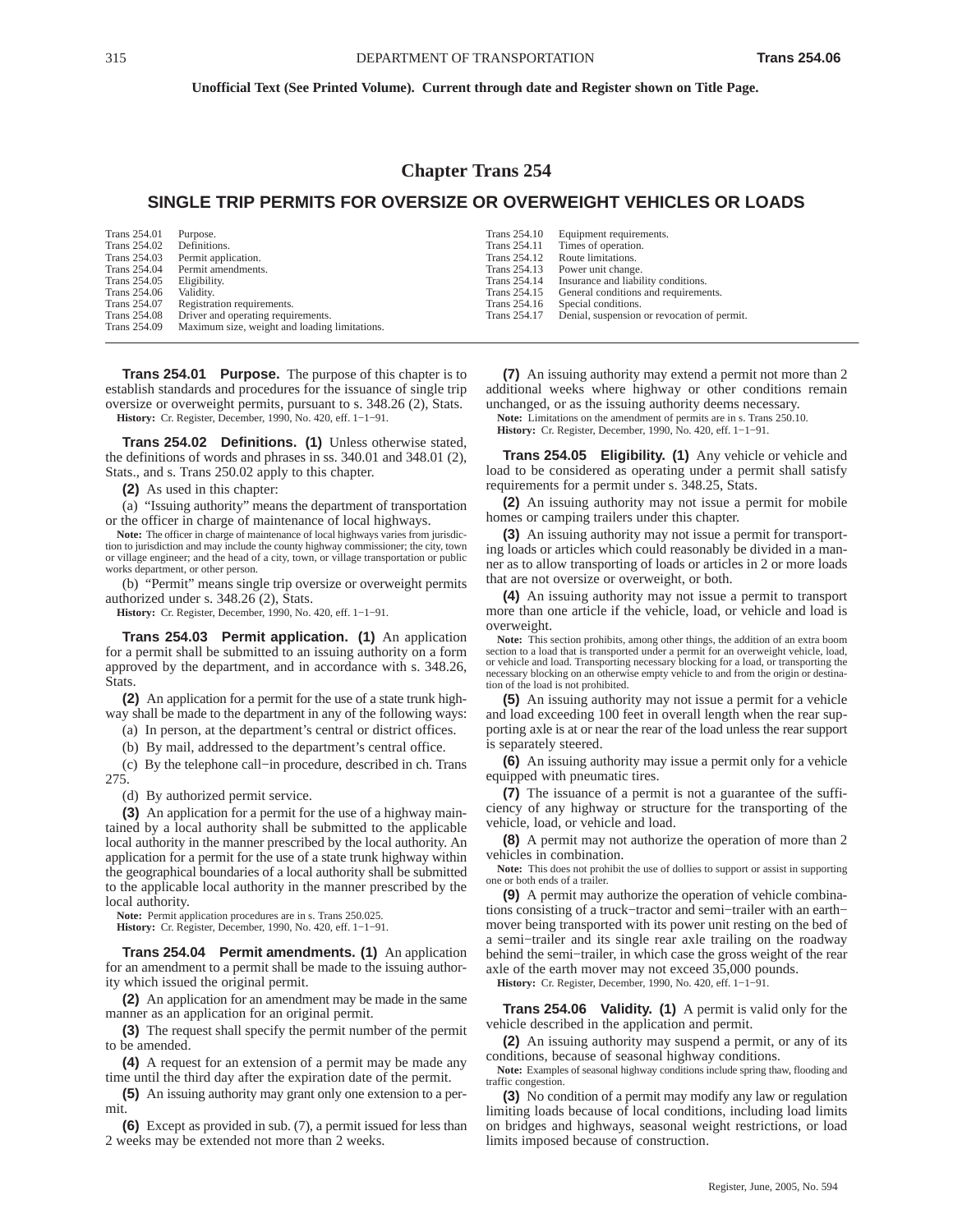**(4)** A permit is not valid during periods when adverse weather or road conditions, such as fog, smoke, heavy rain, snow or ice, or wind velocity, impair the safety of a movement under the permit.

**(5)** A permit may not be used in combination with a multiple trip permit to authorize the movement of an oversize or overweight vehicle, load, or vehicle and load.

**(6)** A permit is valid only on the route specified in the permit.

**(7)** A permit is valid only for the movement specified in the permit, which may include the return trip on the reverse route if requested and approved, and which includes the movement of the empty vehicle, whether or not oversize or overweight, to and from the place of pickup or delivery of the permitted load.

**History:** Cr. Register, December, 1990, No. 420, eff. 1−1−91.

**Trans 254.07 Registration requirements. (1)** A vehicle operating under a permit shall be registered as required by Wisconsin Statutes, and shall be registered at not less than the permit weight or at the maximum available registration weight, whichever is less.

**(2)** All other operational permits required by the department or other agencies having jurisdiction shall be obtained.

**History:** Cr. Register, December, 1990, No. 420, eff. 1−1−91; correction in (2) made under s. 13.93 (2m) (b) 6., Stats., Register, August, 1996, No. 488.

**Trans 254.08 Driver and operating requirements. (1)** The driver of a vehicle operating under a permit shall carry the permit in the vehicle to which it applies and shall have the permit available for inspection by any police officer, representative of the issuing authority, or person in charge of the maintenance of the highway being used.

**(2)** The driver of a vehicle operating under a permit shall, whenever reasonable and practicable, maintain a distance of not less than 1,000 feet between the permitted vehicle and any vehicle the driver is following, unless actually engaged in overtaking and passing another vehicle.

**(3)** The driver of a vehicle operating under a permit shall allow traffic approaching or overtaking the permitted vehicle to pass, where it is safe to do so.

**(4)** The maximum speed of any vehicle with a load 16 feet or wider operating on highways without paved shoulders shall be 35 miles per hour.

**(5)** Except as provided in sub. (4), or unless a lower speed is specified in the permit, a vehicle operating under a permit may be operated at the posted speed limit.

**(6)** The right wheels of the towed unit may not leave the roadway, except to allow traffic to pass.

**Note:** A "roadway" does not include paved or unpaved shoulders. s. 340.01 (54), **Stats** 

**History:** Cr. Register, December, 1990, No. 420, eff. 1−1−91.

**Trans 254.09 Maximum size, weight and loading limitations.** (1) The maximum size, axle, axle combination, and total weight limitations authorized by a permit may not be exceeded.

**(2)** Property transported under a permit shall be loaded to minimize its size and weight.

**(3)** An oversize vehicle used for transporting loads under a permit shall be reduced to legal size whenever possible when being operated without load.

**Note:** Legal sizes are set forth in ch. 348 and s. 349.16, Stats.

**(4)** A load transported under a permit may not extend beyond the front of the power unit, beyond the left fender line of the transporting vehicle, or more than 6 inches beyond the right fender of the transporting vehicle, unless the overhang is minimized by suitable positioning of the load upon the vehicle.

**(5)** Loads consisting of more than one article, none of which are oversize, may not be transported under the permit.

**(6)** Vehicles and loads which, when reasonably divided, would not be oversize or overweight, may not be transported under the permit.

**(7)** Loads which, when reasonably repositioned on the transporting vehicle would not be oversize or overweight, may not be transported under the permit.

**(8)** Loads consisting of more than one article, one or more of which are oversize, may be transported under a permit only if:

(a) The vehicle and load is not overweight, and

(b) The other articles transported do not cause the vehicle and load to be oversize in any manner differently from the largest single article.

**Note:** For example, if a storage tank which is overwidth and overheight (but not overlength) is the single largest article transported, then a toolbox which is not wider, and is not higher, and does not make the vehicle and load overlength or overweight may also be transported.

However, a beam placed crosswise which makes the overall width wider than the storage tank may not be transported as an additional article. Similarly, a beam placed lengthwise which makes the vehicle and load overlength may not be transported as an additional article.

Finally, if the vehicle and load were overweight, then no additional article may be transported.

**(9)** The load shall be properly secured and fastened to the transporting vehicle.

**(10)** Wheels on one side of a transporting vehicle may not carry more than 60% of the total gross load.

**History:** Cr. Register, December, 1990, No. 420, eff. 1−1−91.

**Trans 254.10 Equipment requirements. (1)** LIGHT-ING. An oversize vehicle, or a vehicle with an oversize load operating during the hours of darkness, shall be equipped with the following additional lamps:

(a) For a vehicle with a load which extends beyond the width of the vehicle:

1. At the outermost extremity of the foremost edge of the projecting load, an amber lamp visible from the front and side.

2. At the outermost extremity at the rearmost edge of the projecting load, a red lamp visible from the rear and side.

3. Any portion of an overwidth load extending beyond the width of the foremost or rearmost edge of the vehicle or load, shall be marked with an amber lamp visible from the front, both sides, and rear.

4. The overwidth portion of a load measuring 3 feet or less from front to rear, shall be marked with an amber lamp visible from the front, both sides and rear, except that if the overwidth projection is located at or near the rear it shall be marked by a red lamp visible from front, side and rear.

(b) For a vehicle with a load which extends more than 4 feet beyond the rear of the vehicle:

1. On each side of the projecting load, 1 red lamp, visible from the side, located so as to indicate maximum overhang.

2. On the rear of the projecting load, 2 red lamps, visible from the rear, 1 at each side; and 2 red reflectors visible from the rear, 1 at each side, located so as to indicate maximum width.

(c) All required lamps shall be illuminated whenever a vehicle is operated during hours of darkness. All lamps shall be visible at a distance of 500 feet.

**(2)** WARNING LAMPS. When required by a permit, warning lamps shall be operated as follows:

(a) All amber flashing or revolving warning lamps shall have a reflector at least 6 inches in diameter and shall be bright enough to be clearly visible and attention−attracting at a distance of 500 feet under all conditions when the load is on the highway, except when visibility is obstructed by a hillcrest, a curve, or an object such as another vehicle.

(b) All warning lamps shall flash at a rate of 30 to 90 times per minute.

(c) Strobe lamps may be used in lieu of flashing or revolving lamps.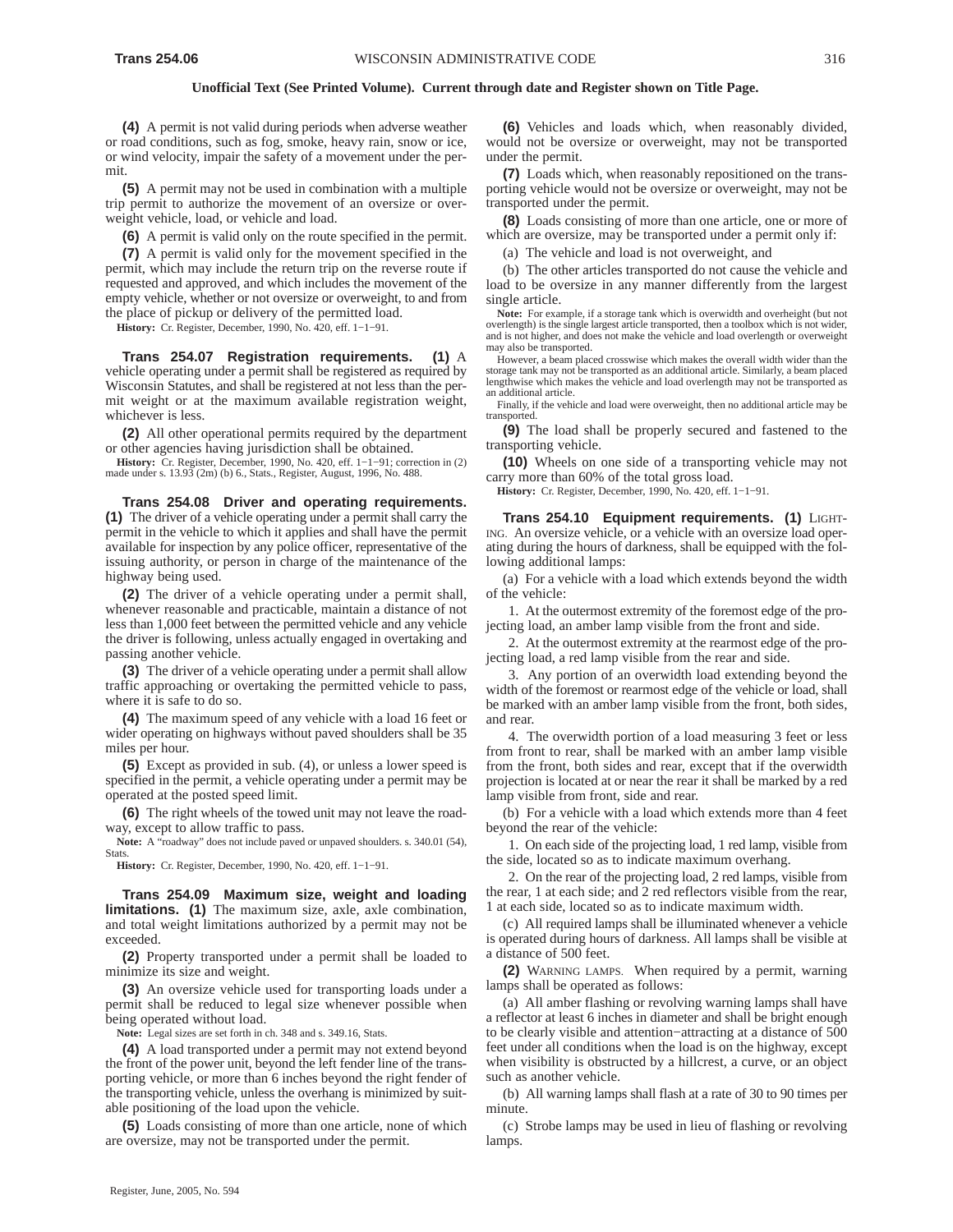(d) Warning lamps may not be operated when a vehicle is not operating under the permit.

**(3)** FLAGS. (a) When a vehicle, load, or vehicle and load is overlength, a single flag shall be fastened at the extreme rear of the load if the overlength or projecting portion is 2 feet wide or less.

(b) When a vehicle, load, or vehicle and load is overlength, 2 flags shall be fastened at the rear of the load to indicate maximum width if the overlength or projecting portion is wider than 2 feet.

(c) When a vehicle, load, or vehicle and load is overwidth, a flag shall be fastened at each front and rear corner of the load. In addition, if any part of the load is more than 4 inches wider than the width of load or vehicle at the front or rear, a flag shall be placed at the widest point of the load.

(d) Each flag shall be solid red or orange in color, and not less than 18 inches square.

(e) In order to wave freely, flags shall be securely fastened by at least one corner or securely mounted on a staff.

**(4)** SIGNS. (a) When a vehicle, load, or vehicle and load, is more than 10 feet wide or is overlength, 2 warning signs shall be displayed. One sign shall be fastened at the front of the power unit and the other at either the rear of the towed unit or at the rear of the load.

(b) Each sign shall state, in black letters on a yellow background,"OVERSIZE LOAD," and may not be less than 7 feet long and 18 inches high. The letters of the sign may not be less than 10 inches high with a brush stroke of not less than 1.4 inches.

(c) The sign message may not be displayed when the vehicle is not operating under the permit.

**(5)** HAZARD MARKERS. (a) When required by the conditions of a permit, black and white or black and yellow diagonally striped reflectorized hazard markers, not less than 12 inches wide by 36 inches high, shall be fastened to, or in front of and behind the load, so as to be fully visible to traffic approaching from both the front and rear of the vehicle.

(b) All hazard markers shall be located at right angles to the centerline of the vehicle so as to indicate the widest part of the load on each side of the vehicle.

**History:** Cr. Register, December, 1990, No. 420, eff. 1−1−91.

**Trans 254.11 Times of operation. (1)** Except as otherwise specified in a permit, a vehicle, load, or vehicle and load that is overweight, but not oversize, may operate 24 hours a day, including weekends and holidays.

**(2)** Except as otherwise specified in a permit, no oversize vehicle or vehicle combination operating under a permit that is equal to or less than 12 feet in width,  $13\frac{1}{2}$  feet in height, and 100 feet in length, may be operated:

(a) Between 4:00 p.m. and 11:00 p.m. on Sunday.

(b) Between 4:00 p.m. and 11:00 p.m. on Friday between the 4th Friday in May and Labor Day.

(c) Between 4:00 p.m. and 11:00 p.m. on any holiday, or, when Independence Day falls on Sunday, on the following Monday.

(d) Between 4:00 p.m. and 11:00 p.m. on the day before any holiday, except that this restriction does not apply to Independence Day when it falls on a Sunday.

**(3)** In addition to the conditions provided in sub. (2), no oversize vehicle or vehicle combination operating under a permit that exceeds 12 feet in width,  $13\frac{1}{2}$  feet in height, or 100 feet in length, may operate:

(a) During the hours of darkness.

(b) During the period beginning at 12:00 noon on the day preceding and continuing until sunrise on the day following every Sunday and holiday.

**(4)** In addition to the conditions provided in subs. (2) and (3), no oversize vehicle or vehicle combination may operate on any part of the Milwaukee county expressway system constructed pursuant to s. 59.84, Stats.:

(a) Between 6:00 a.m. and 9:00 a.m. and between 3:00 p.m. and 6:00 p.m. on Monday through Thursday.

(b) Between 6:00 a.m. and 9:00 a.m. and between 3:00 p.m. and 11:00 p.m. on Friday and Sunday.

**(4a)** Subsection (4) does not apply to U.S. highway 45 between West Florist Avenue and West Hampton Avenue or to interstate highway 94 between the Waukesha county line and 108th Street.

**(5)** An issuing authority may issue a permit for times other than those specified in sub.  $(1)$ ,  $(2)$ ,  $(3)$ , or  $(4)$ , under extraordinary circumstances when, in the opinion of the issuing authority, public health and welfare is better served, and may impose additional conditions to promote the safe operation of the vehicle and load.

History: Cr. Register, December, 1990, No. 420, eff. 1–1–91; am. (4) (intro.), cr. (4a), Register, July, 1991, No. 427, eff. 8–1–91; correction in (4) (intro.) made under s. 13.93 (2m) (b) 7., Stats., Register June 2005 No

**Trans 254.12 Route limitations. (1)** No vehicle, vehicle combination, or load exceeding 16 feet in width may be operated or transported upon any portion of the national system of interstate and defense highways unless the permit contains a special condition authorizing movement with a greater width upon the interstate highway system.

**(2)** No permit allowing the dimensions of a vehicle or load to exceed 11 feet in width,  $13\frac{1}{2}$  feet in height or 100 feet in length is valid on any part of the Milwaukee county expressway system constructed pursuant to s. 59.84, Stats., except on U.S. highway 45 between West Florist Avenue and West Hampton Avenue and on interstate highway 94 between the Waukesha county line and 108th Street.

**(3)** Self−propelled, carry−all scrapers operating under a permit may not be operated on the interstate highway system, the Milwaukee county expressway system, or on U.S. highway 41 between Green Bay and Milwaukee.

**(4)** An oversize or overweight vehicle may not be operated on a highway, whether loaded or empty, at any time that the permit is not valid.

**(5)** A permit issued by the department for a movement which is partly on the state trunk highway system and partly on other classes of highways is valid only on state highways.

**(6)** An issuing authority may issue a permit under extraordinary circumstances when, in the opinion of the issuing authority, public health and welfare is better served, and may impose additional conditions to promote the safe operation of the vehicle. Extraordinary circumstances include, but are not limited to, the construction and repair of the Milwaukee County Freeway System.

**History:** Cr. Register, December, 1990, No. 420, eff. 1−1−91; **emerg. cr. (6), eff. 2−1−05; correction in (2) made under s. 13.93 (2m) (b) 7., Stats., Register June 2005 No. 594; CR 05−009: cr. (6) Register June 2005 No. 594, eff. 7−1−05.**

**Trans 254.13 Power unit change.** In the event of a breakdown or unavailability of the power unit listed on the application and permit, another power unit may be substituted, provided that the make and vehicle identification number, or license number and state, of the substitute power unit are written on the permit. The issuing authority shall be advised by telephone prior to operating the substitute power unit with the oversize load. Changes in the terms of the permit, other than the identification of the power unit, require a written request and a written amendment to the permit authorizing the change. The driver of a vehicle operating under a permit shall have the amended permit in his or her possession prior to the movement of the load.

**History:** Cr. Register, December, 1990, No. 420, eff. 1−1−91.

**Trans 254.14 Insurance and liability conditions. (1)** In applying for and accepting a permit, a permittee agrees to:

(a) Pay any claim for any bodily injury or property damage resulting from operation under the permit for which the permittee is legally responsible.